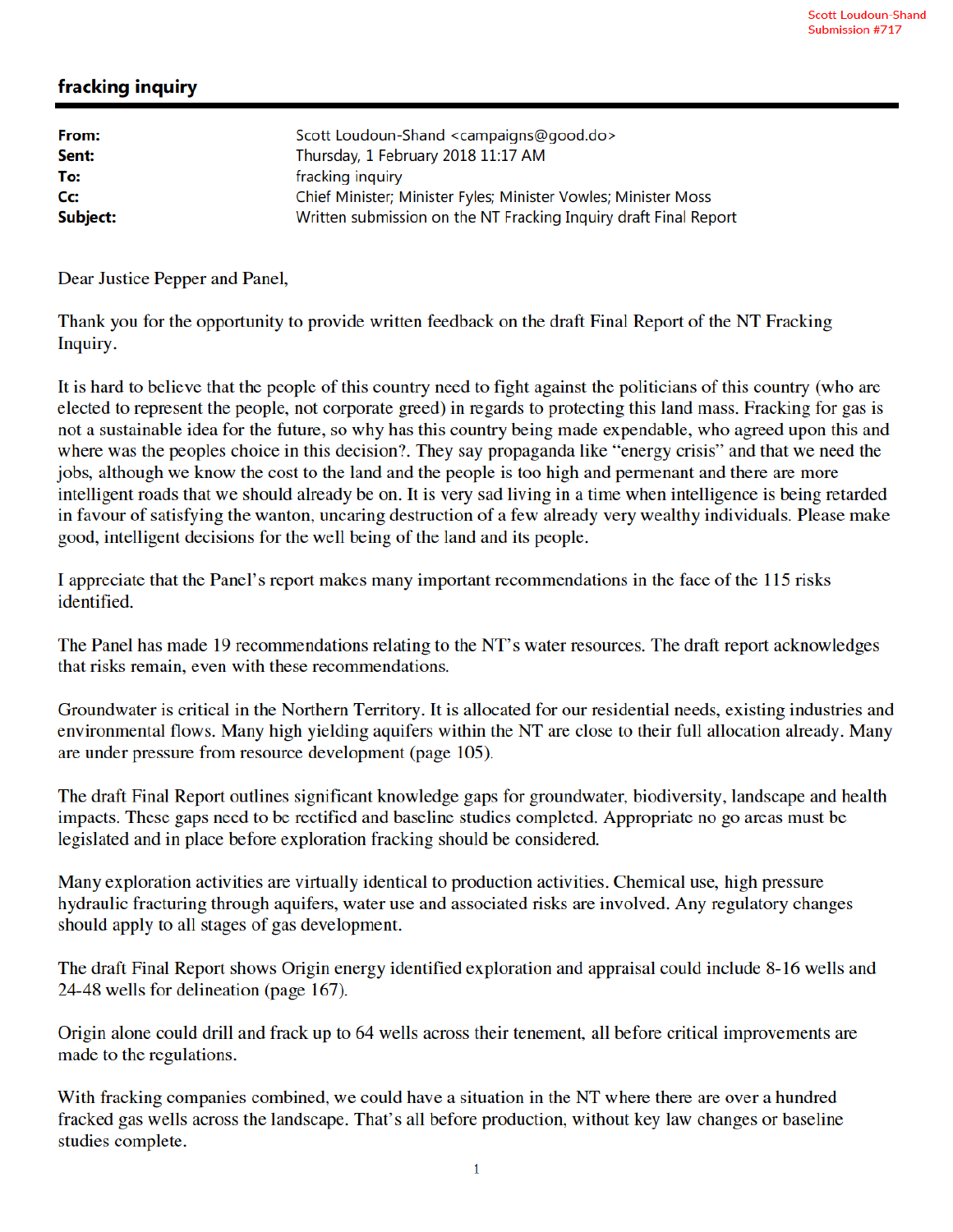Critical studies identifying no go zones will difficult to achieve in an area already littered with fracked gas exploration wells.

I support the swath of new regulations and legislation required to try and protect landholders and water. However, that work needs to happen before the oil and gas industry is permitted to start fracking in the Northern Territory again.

The below critical recommendations must be improved and work completed BEFORE EXPLORATION fracking takes place.

Recommendation 5.1 (Enforceable code of practice for abandonment of onshore gas wells)

Recommendation 5.6 (Wastewater management framework)

Recommendation 7.1 (Water Act amended for shale extraction licence and payment for water)

Recommendation 7.4 (Strategic regional environmental and baseline assessment (SREBA), including a regional groundwater model, be developed and undertaken)

Recommendation 8.4 (Fire management plan and 10 year baseline assessment)

Recommendation 9.2 (Code of practice be developed and implemented for monitoring, detection and reporting of methane emissions)

Recommendation 10.1 (Human Health Risk Assessment prepared and approved)

Recommendation 12.11 (Social impact management plan) This recommendation should also be extended to allow for the legal right to say 'no' to fracking.

Recommendation 14.1 (Design and implement a full cost recovery system for fracking regulation)

Recommendation 14.16 (Legislation to regulate seismic surveys, drilling, hydraulic fracturing, and well abandonment)

Recommendation 14.18 (Fit and proper person test)

Recommendation 15.1 (Strategic regional environmental and baseline assessment (SREBA) undertaken and no go zones implemented)

In the NT there is a saying, "Once you frack you can't go back." Exploration fracking is no different. The studies, legal improvements and no-go zones suggested by the panel are critical. They must be actioned before any further fracking exploration.

Let's not wait until the production phase to put in place critical new regulations and laws. We must avoid delays to the protection of the Northern Territory's water, landscapes and people.

Thank you for considering my feedback on this critical matter for the future of the Northern Territory.

Sincere and kind regards, Scott Loudoun-Shand.